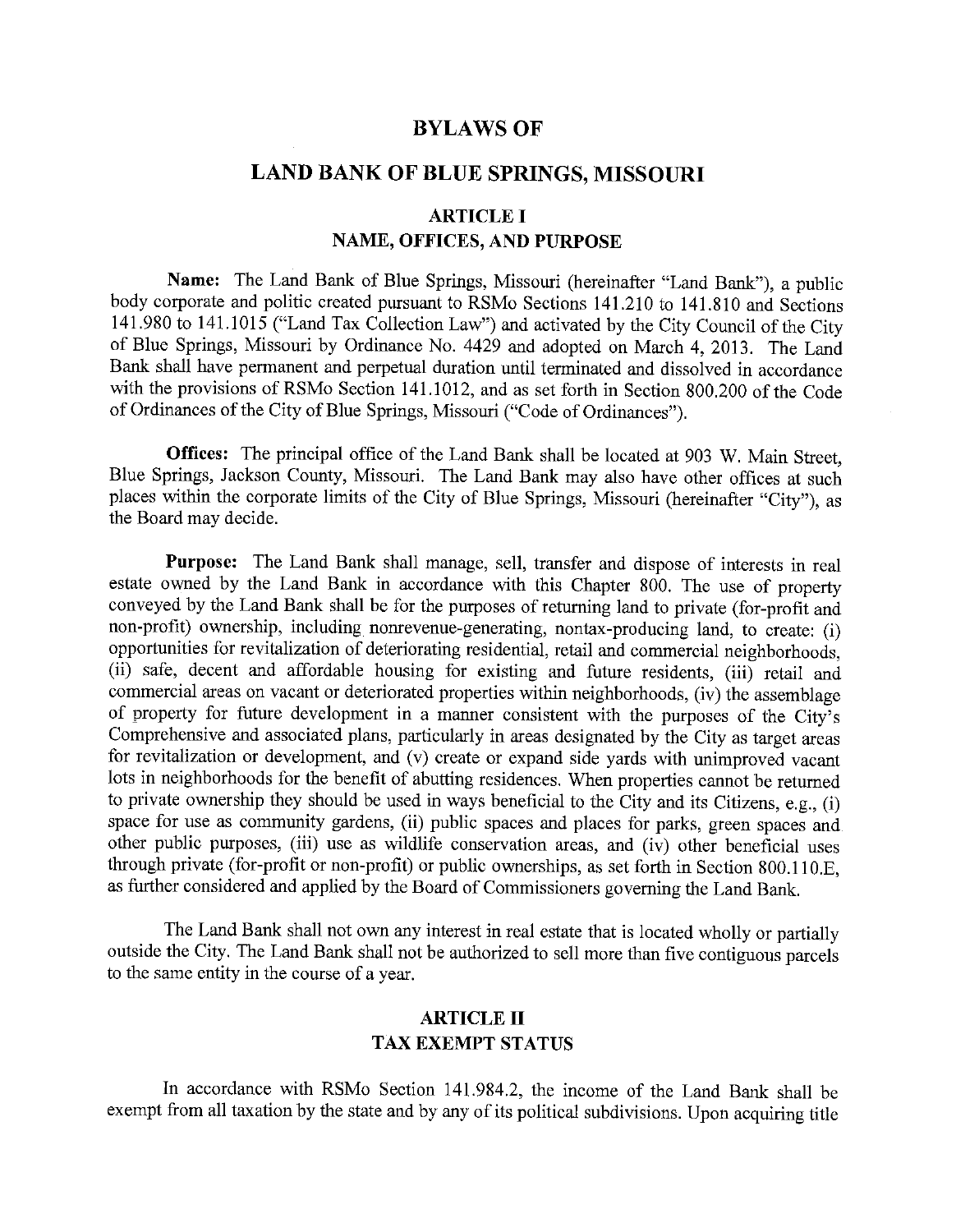to any real estate, the Land Bank shall immediately notify the county assessor and the collector of such ownership, and such real estate shall be exempt from all taxation during the Land Bank's ownership thereof, in the same manner and to the same extent as any other publicly owned real estate, and upon the sale or other disposition of any real estate held by it, the Land Bank shall immediately notify the county assessor and the collector of such change of ownership; provided however, that such tax exemption for improved and occupied real property held by the Land Bank as lessor pursuant to a ground lease shall terminate upon the first such occupancy, and the Land Bank shall immediately notify the county assessor and the collector of such occupancy.

### **ARTICLE III POWERS**

The Land Bank shall have all powers necessary or appropriate to carry out and effectuate the purposes and provisions of Chapter 800 of the Code of Ordinances and the Land Tax Collection Law as they relate to this agency.

# **ARTICLE IV GOVERNING BOARD**

**Composition:** The Land Bank shall be composed of a Board of Commissioners which shall consist of five members, all of whom shall be residents of the City. One commissioner shall be appointed by Jackson County, Missouri, one commissioner shall be appointed by the school district that is wholly or partially located within the City and Jackson County, Missouri, and then has the largest population according to the last preceding federal decennial census, and the three remaining commissioners shall be appointed by the Mayor pursuant Section 4.4.C of the City Charter. The initial term of the commissioner appointed by Jackson County shall be one year, and thereafter each appointment by the County shall be for a period of four years. The initial term of the commissioner appointed by school district shall be two years, and thereafter each appointment by the school district shall be for a period of four years. The initial terms of the three commissioners appointed by the Mayor, shall be staggered, for one, two or three years, and thereafter four year terms. The purpose of such staggering of the initial terms is to provide ongoing continuity, with a majority of the Board of Commissioners remaining in office at any one time. Subsequent to the initial term of office of the commissioners, each term shall be for four years. Commissioners shall serve at the pleasure of each commissioner's appointing authority, and no cause need be stated for the removal of a commissioner. Commissioners shall serve without compensation. Any vacancy shall be filled by the same appointing authority that made the original appointment. Commissioners of the first Board of the Land Bank shall be appointed within sixty days after the Effective Date of the Ordinance establishing the Land Bank. If any appointing authority fails to malce any appointment within the time the first appointments are required, or within sixty days after any term expires, then the appointment shall be made by the Mayor. Except as otherwise provided in subsection 2 of RSMo Section 141.720, the City or school district, as an appointing authority for this Land Bank, shall not be an appointing authority under RSMo Section 141.720 for the Land Trust of Jackson County ("Land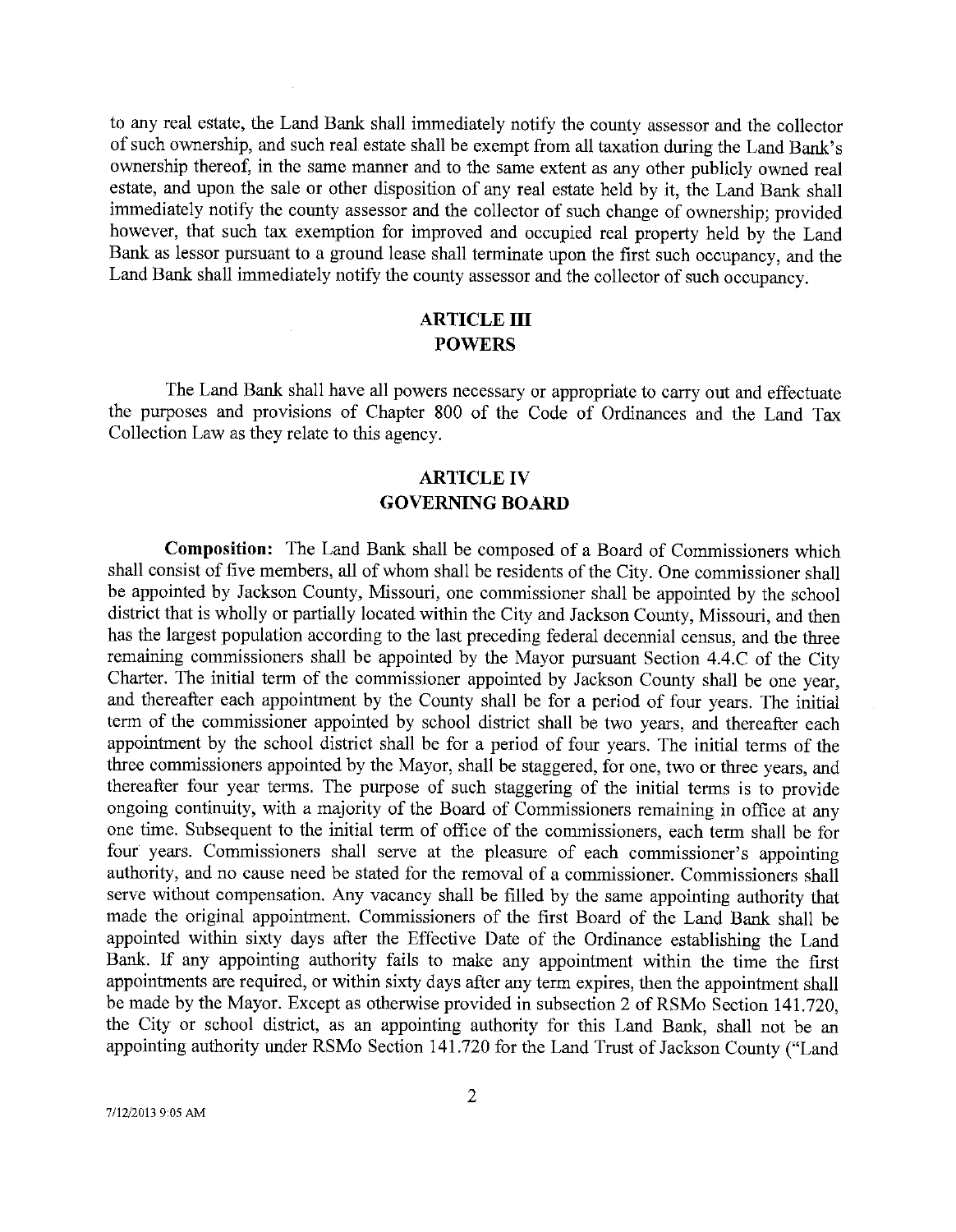Trust") upon completion of all transfers to the Land Bank from the Land Trust, or one year after the Effective Date of the Ordinance establishing the Land Bank, whichever shall first occur.

**Eligibility to Serve as Commissioner:** Notwithstanding any law to the contrary, any public officer shall be eligible to serve as a Board commissioner and the acceptance of the appointment shall neither terminate nor impair such public office. For purposes of this Section, "public officer" shall mean a person who is elected to a political subdivision office. Any political subdivision employee shall be eligible to serve as a Board commissioner. All commissioners shall be at the time of appointment and remain throughout their term residents of the City, and shall resign their appointment effective immediately upon the loss of residency.

**Conflicts of Interest and Ethics:** Neither the members of the Board nor any salaried employee of the Land Bank agency shall receive any compensation, emolument, or other profit directly or indirectly from the rental, management, acquisition, sale, demolition, repair, rehabilitation, use, operation, ownership, or disposition of any lands held by the Land Bank other than the salaries, expenses, and emoluments provided for in Chapter 800 of the Code of Ordinances. Neither the members of the Board nor any salaried employee of the Land Bank shall own, directly or indirectly, any legal or equitable interest in or to any lands held by the Land Bank. In accordance with RSMo Section 141.1000, a violation of this Section is a felony, and any person found guilty of violating this Section shall be sentenced to a term of imprisonment of not less than two nor more than five years. The Board of the Land Bank shall adopt supplemental rules and regulations addressing potential conflicts of interest and ethical guidelines for members of the Board and Land Bank employees, provided that such rules and regulations are not inconsistent with Chapter 800 of the Code of Ordinances or any other applicable law.

**Board Organization:** The Board shall have the power to organize and reorganize the executive, administrative, clerical, and other divisions of the Land Bank and to fix the duties, powers, and compensation of all employees, agents, and consultants of the Land Bank. The Board may cause the Land Bank to reimburse any commissioner for expenses actually incurred in the performance of duties on behalf of the Land Bank.

**Board Meetings:** The Board shall meet in regular session according to a schedule adopted by the Board, and shall meet in special session as convened by the chairman or upon written notice signed by a majority of the commissioners. The presence of a majority of the Board's total membership shall constitute a quorum to conduct business.

**Open Meetings:** Except as otherwise provided under Missouri law, all Board meetings shall be open to the public and the Board shall cause minutes and a record to be kept of all its proceedings. The Land Bank shall be subject to the provisions of Chapter 610, Chapter 109, and any other applicable provisions of Missouri state law governing public records and public meetings.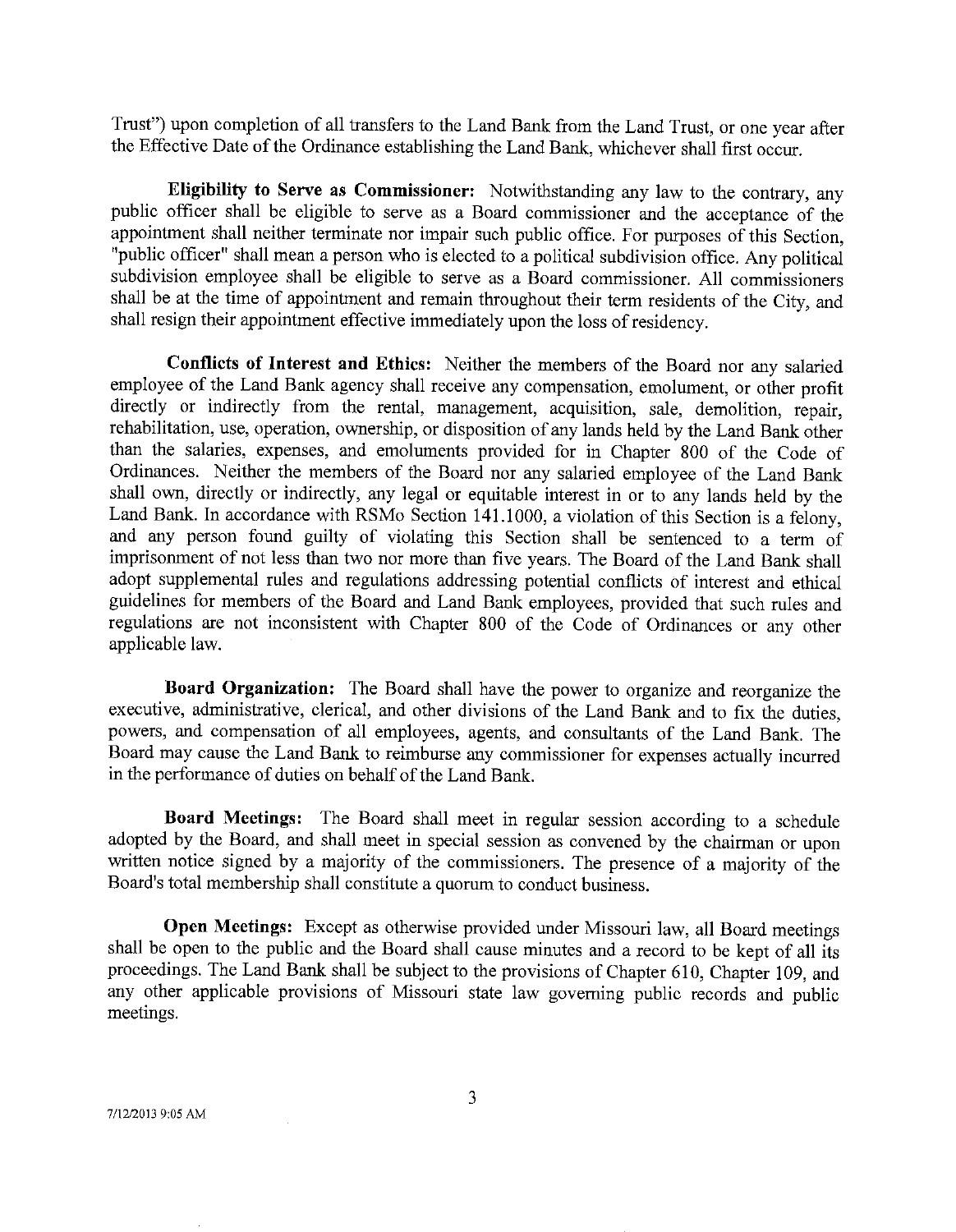**Voting requirements:** All actions of the Board shall be approved by the affirmative vote of a majority of the commissioners of the Board present and voting; provided, however, that no action of the Board shall be authorized on the following matters unless approved by a roll call vote of a majority of the entire five member Board:

- 1. the adoption of bylaws and other rules and regulations for conduct of the Land Bank's business;
- 2. the hiring or firing of any employee or contractor of the Land Bank, provided, however, that this function may, by majority vote, be delegated by the Board to a specified officer or committee of the Land Bank, under such terms and conditions, and to the extent, that the Board may specify;
- 3. the incurring of debt, including, without limitation, borrowing of money and the issuance of bonds, notes, or other obligations;
- 4. the adoption or amendment of the annual budget;
- 5. the sale of real property for a selling price that represents a consideration less than two-thirds of the appraised value of such property; and
- 6. the leasing, encumbrance, or alienation of real property, improvements, or personal property with a value of more than fifty thousand dollars.

Vote by proxy shall not be permitted. Any member may request a recorded vote on any resolution or action of the Land Bank.

**Bond:** The Board of Commissioners shall each furnish a surety bond, if such bond is not already covered by governmental surety bond, in a penal sum not to exceed twenty-five thousand dollars to be approved by the Director of Finance of the City, issued by a surety company licensed to do business in this state, which bond shall be deposited with the county clerk of such county, and shall guarantee the faithful performance of such commissioner's duties under this Chapter 800 and the Land Tax Collection Law. The bond may be written to cover all the commissioners. The payment of the premium, or the pro rata portion, for or other expense of such bond shall be borne by the appointing authority of such commissioner.

**Oath:** Before entering upon the duties of office, each Board commissioner shall take and subscribe to the following oath:

| State of Missouri,      |        |
|-------------------------|--------|
|                         | $)$ SS |
| $City of \ldots \ldots$ |        |

7/1212013 9:05 AM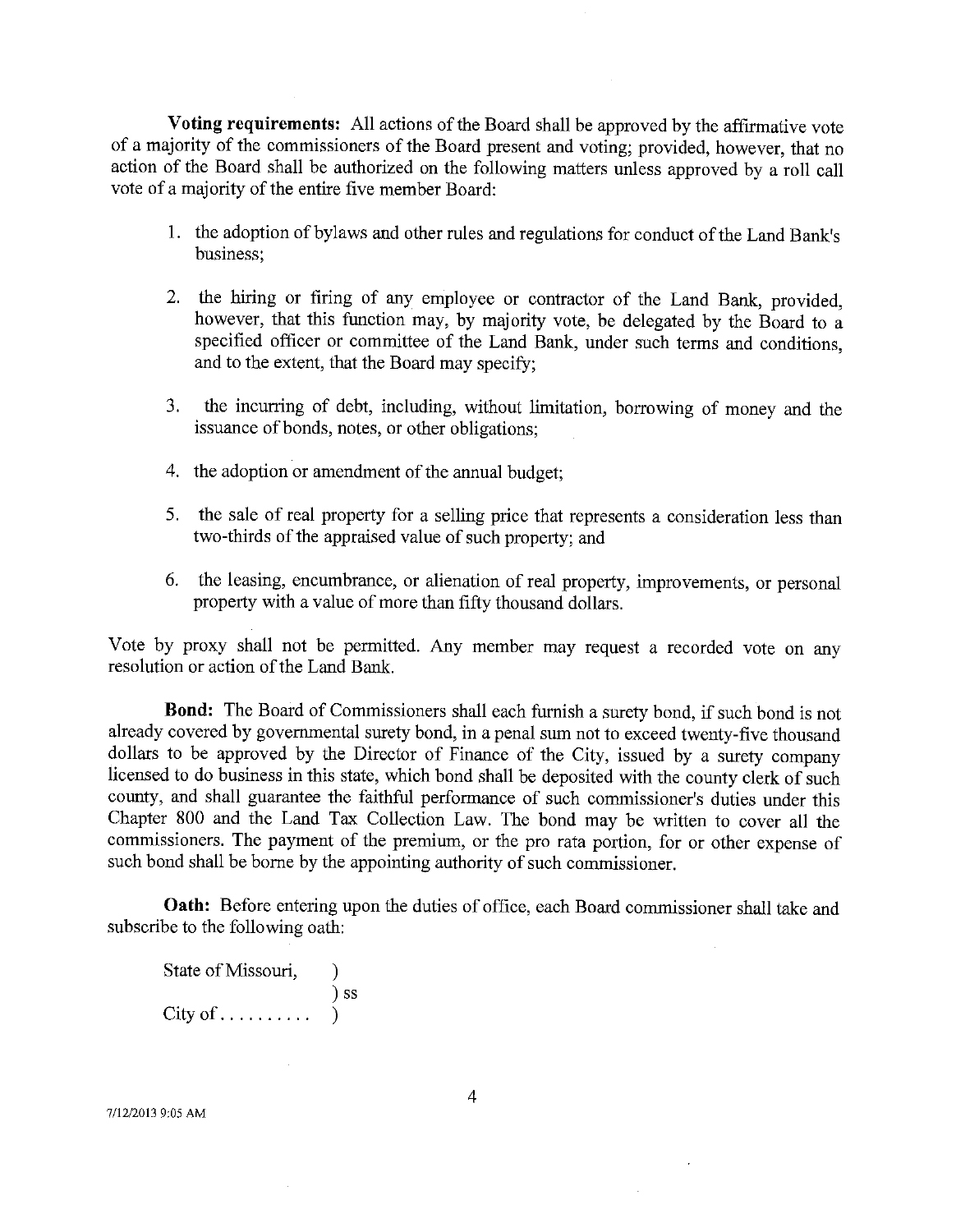I, ................. , do solemnly swear that I will support the Constitution of the United States and the Constitution of the State of Missouri; that I will faithfully and impartially discharge my duties as a member of the Land Bank of Blue Springs, Missouri; that I will according to my best knowledge and judgment, administer such tax delinquent and other lands held by the land bank according to the laws of the State of Missouri and for the benefit of the public bodies and the tax bill owners which I represent, so help me God.

Subscribed and sworn to this  $\dots$  day of  $\dots$ , 20...

My appointment expires:  $\dots \dots \dots$ 

Notary Public

**Non-liability:** Board Commissioners, individually or collectively, shall not be liable personally on the bonds or other obligations of the Land Bank, and the rights of creditors of the Land Bank shall be solely against the assets of the Land Bank. Notwithstanding the foregoing, the Land Bank may obtain such insurance it deems appropriate or prudent for itself, or the Board commissioners or staff of the Land Bank in their official capacity with the Land Bank.

### **ARTICLE V OFFICERS**

**Officers:** The commissioners of the Board shall select annually from among themselves a chair, a vice-chair, and a treasurer, and such other officers as the Board may determine.

**Chairman - Powers and Duties:** The Chairman shall:

 $\ddot{\phantom{a}}$ 

- A. Attend and preside at all meetings of the Board;
- B. Sign all contracts, deeds, mortgages, bonds, and other instruments made by the Land Bank that the Board has authorized for execution, except where the signing and execution thereof has been expressly delegated by the Board or these Bylaws to another agent of the Land Bank, or is required by law to be otherwise signed or executed;
- C. Report to the Board regarding the activities of the Land Bank and submit recommendations and information concerning the business, affairs and policies of the Land Bank;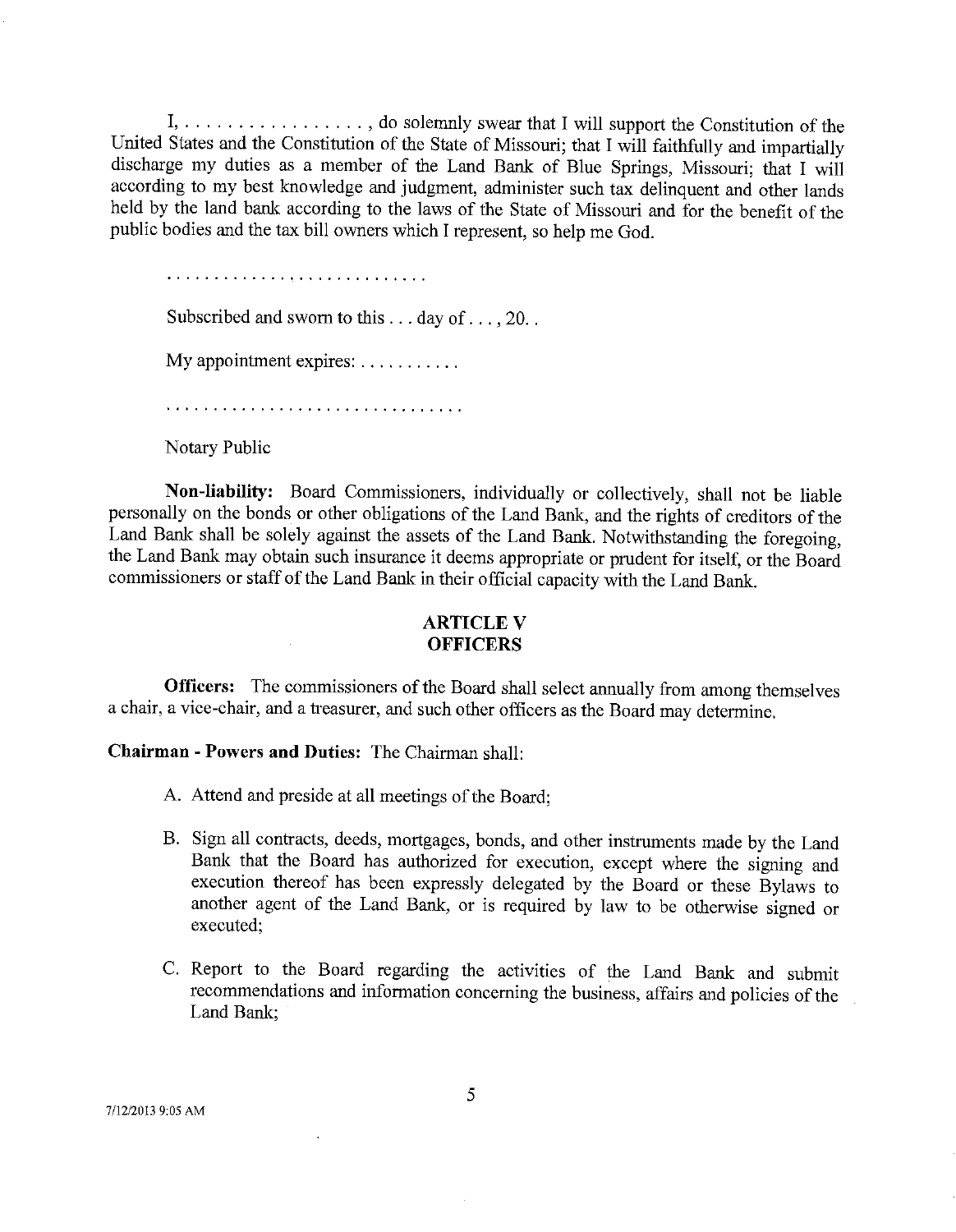- D. Have the power to appoint committees for such special purposes as the Chairman deems necessary for the operation of the Authority; and
- E. Generally perform all duties incident to the office of the Chairman and such other duties as may be prescribed by the LCRA Act and the Board.

**Vice-Chairman - Powers and Duties:** In the absence of the Chairman, or in the event of the Chairman's death, inability or refusal to act, the Vice-Chairman shall perform the duties of the Chairman and, when so acting, shall act with all the powers of and be subject to all the restrictions to which the Chairman is subject until such time as the Board shall elect a new Chairman. If the Vice-Chairman is absent, or in the event of his or her death, inability or refusal to act, the Treasurer shall perform the duties of the Vice-Chairman. The Vice-Chairman shall also perform such other duties as may be assigned by the Chairman or the Board.

**Joint Powers:** The Chairman or Vice Chairman shall make and execute contracts, checks, and other instruments necessary or convenient to the exercise of the powers of the Land Banlc; and any contract, check or instrument when signed by the Chairman or vice Chairman of the Land Bank, or by an authorized use of their facsimile signatures, and by the appointed Secretary or Treasurer of the Land Bank, or by an authorized use of their facsimile signatures, shall be held to have been properly executed for and on its behalf.

**Treasurer-Powers and Duties:** The Treasurer shall work with City staff to:

- A. Prepare Treasurer's report;
- B. Invest the money of the land banlc agency, including amounts deposited in reserve or sinking funds, at the discretion of the Board, in instruments, obligations, securities, or property determined proper by the Board, and name and use depositories for its money;
- C. To fix, charge, and collect rents, fees, and charges for the use of the property of the land bank agency and for services provided by the land bank agency;
- D. With assistance of Secretary, assure that regular books of accounts are kept showing receipts and expenditures, and render to the Board, at each regular meeting (or more often when requested), an account of the Land Bank's transactions and also of the financial condition of the Land Banlc;
- E. Assist in completion of annual audit;

**Secretary - Powers and Duties:** The Secretary of the Land Bank shall have general supervision over the administration of the Land Bank's business and affairs, subject to the direction of the Commissioners, and shall be charged with the management of the affairs of the Land Bank. The person who serves as Secretary of the Land Bank shall have the following powers and duties:

A. Keep the minutes for the meetings of the Board as provided by law in one or more books provided for that purpose;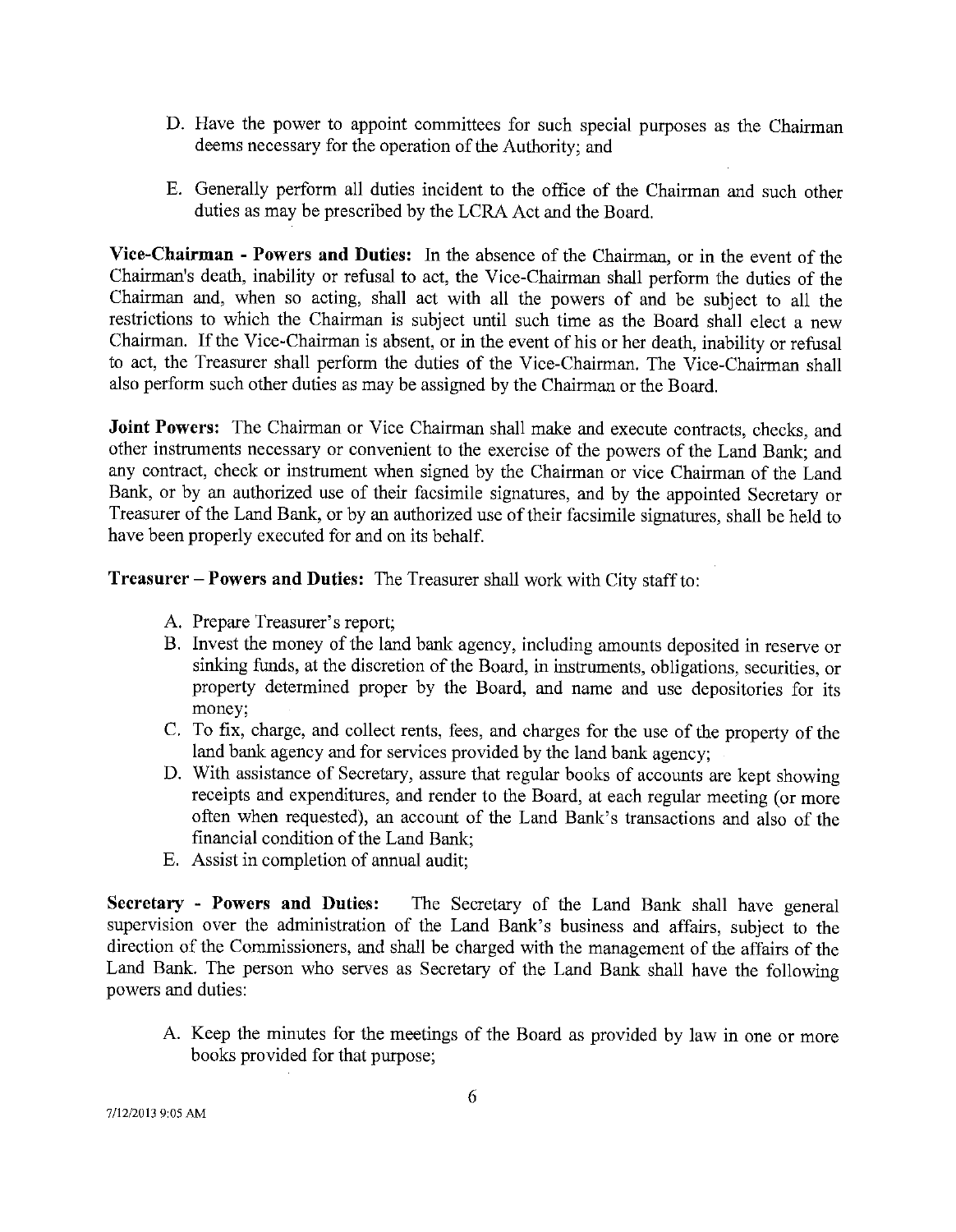- B. Assure that all notices are properly given, in accordance with these Bylaws and as required by law;
- C. Be custodian of the records and seal of the Land Bank;
- D. Assure that the seal of the Land bank is affixed to all documents duly authorized for execution under seal on behalf of the Land Bank;
- E. Keep a register which includes the address and telephone number of each Commissioner whose address and telephone number shall be furnished to the Secretary by the Commissioner;
- F. Cause all money paid to the Land Bank from all sources whatsoever to be properly receipted;
- G. Cause all funds of the Land Bank to be deposited in such banks, trust companies or other depositories as shall be selected by the Board;
- H. Authorize, pursuant to Board direction, all orders and checks for the payment of money and shall cause the Land Bank's money to be paid out as directed by the Board;
- I. Work with Treasurer to assure that regular books of accounts are kept showing receipts and expenditures, and render to the Board, at each regular meeting (or more often when requested), an account of the Land Bank's transactions and also of the financial condition of the Land Bank;
- J. Perform all duties incidental to the office of Secretary and such other duties as may be assigned to the Secretary by the Chairman or the Board; and
- K. Exercise such other authority as is from time to time delegated by the Board by resolution.

**Delegation of Duties:** In case of the absence of any officer of the Land Bank, for any reason that the Board may deem sufficient, the Board may delegate the power or duties of such officer to another officer or designated agent for the interim, provided a majority of all Commissioners concur.

**Election or Appointment and Term of Office:** The Chairman and one or more Vice-Chairmen shall be elected annually by the Board from among the Commissioners at the annual meeting of the Board. If the election of officers is not held at such meeting, the election shall be held as soon thereafter as is convenient. Each such officer shall hold office until a successor has been duly elected and qualified, or until resignation, death or removal. The Secretary shall be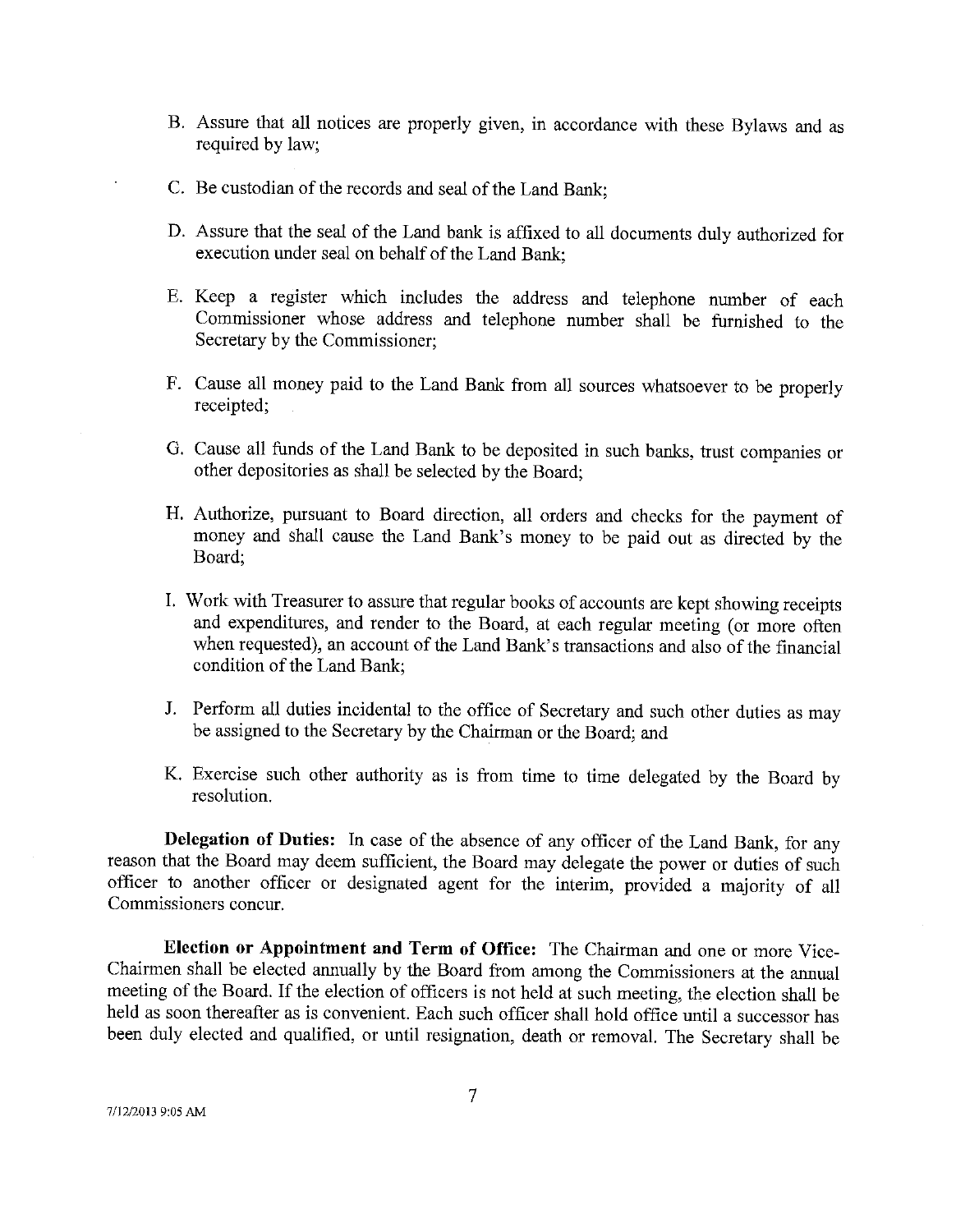appointed by the Board. Any person appointed to fill the office of Secretary, or any vacancy therein, shall serve at the pleasure of the Board.

**Vacancies:** Should the office of Chairman or Vice-Chairman become vacant, the Board shall elect a successor from among the Commissioners at the next regular meeting, and such election shall be for the unexpired term of said officer.

### **ARTICLE VI STAFFING AND INTERGOVERNMENTAL AGREEMENTS**

The Land Bank may employ a secretary, an executive director, its own counsel and legal staff, and such technical experts, and such other agents and employees, permanent or temporary, as it may require, and may determine the qualifications and fix the compensation and benefits of such persons. The staff of the land bank agency shall be persons who have demonstrated special interest, experience or education in urban planning, community development, real estate, law, finance or related areas; provided, however, clerical, technical or other support staff need not have such demonstrated interest, experience or education. The Board may delegate to officers and employees the authority to enter into and execute agreements, instruments of conveyance and all others related documents pertaining to the conveyance of property by the Land Bank. The Land Bank may also enter into contracts and agreements with political subdivisions for staffing services to be provided to the Land Bank by political subdivisions or agencies or departments thereof, or for a land bank agency to provide such staffing services to political subdivisions or agencies or departments thereof. Such an agreement may include, but are not limited to, contracts for the joint exercise of powers, contracts for ownership, management, development, and disposition of real property. The Land Bank may receive funding through grants and loans from political subdivisions, from the state, from the federal government, and from other public and private sources.

#### **ARTICLE VII BOOKS AND RECORDS**

The Land Bank shall keep correct and complete books and records of account and shall *also* keep minutes of the proceedings of its Board as required by law and shall annually file with the City Clerk, a report of its activities for the preceding year, and shall make recommendations with reference to such additional legislation or other action as it deems necessary in order to carry out the purposes of the Land Tax Collection Law.

#### **ARTICLE VIII SEAL**

The Board shall provide a corporate seal, which shall be circular in form and be inscribed with the name of the Land Bank.